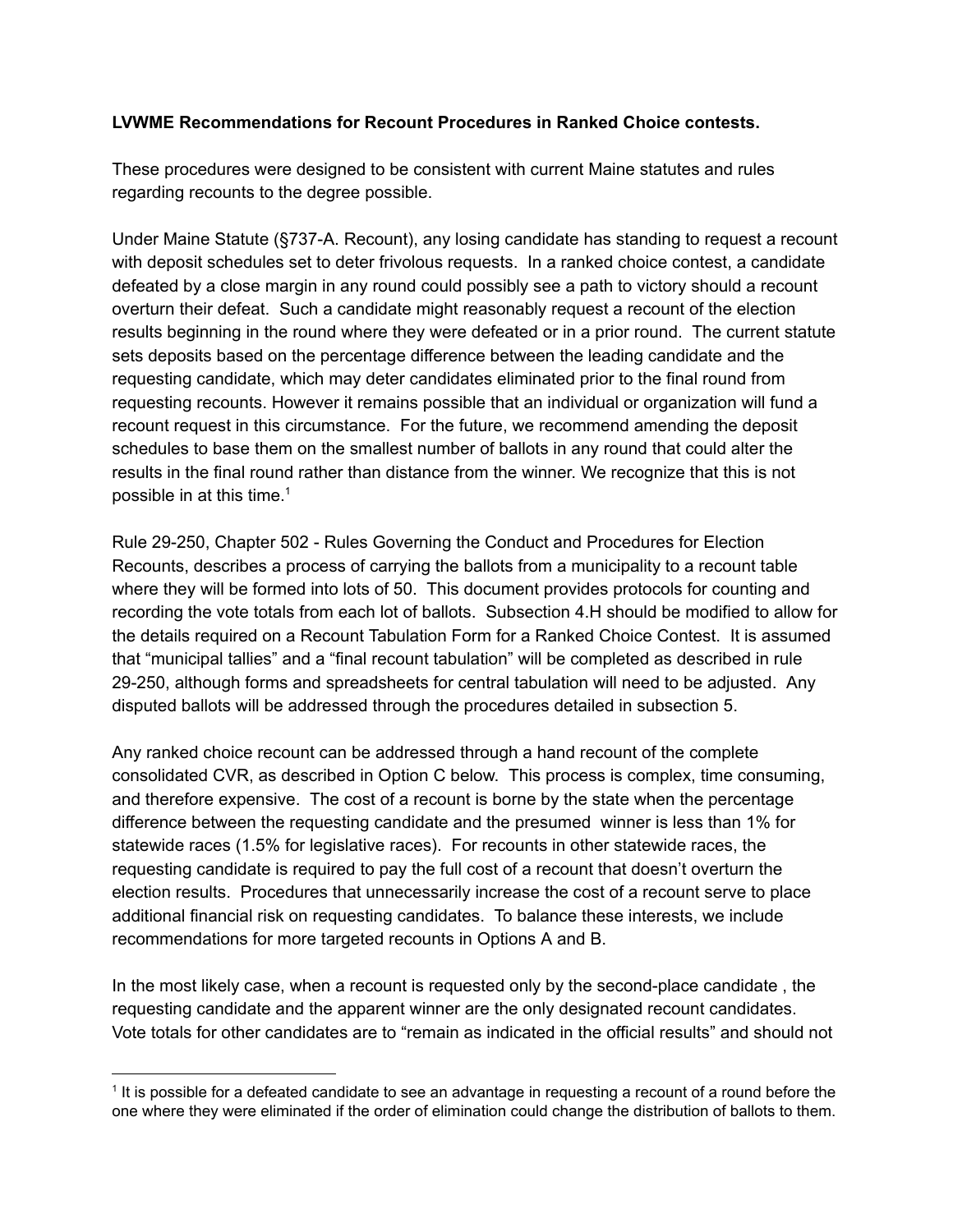be recounted. This can be accomplished using the procedures in "Option A - Two Candidate" Recount."

The situation is somewhat more complex, but also much less likely, when a recount is requested by the third-place candidate. The requesting candidate and the apparent winner will be designated recount candidates. The second-place candidate may or may not choose to sign on as a designated recount candidate, but aspects of their totals will be required to resolve the recount in some cases. Vote totals for other candidates defeated in prior rounds are to "remain as indicated in the official results" and should not be recounted. Procedures in "Option B Three Candidate Recount" are designed to capture necessary data without unnecessarily increasing the estimated cost of the recount - and with it the financial risk to the requesting candidate.

Recounts requested by candidates finishing lower than third place are expected to be very rare but may occur if a candidate who lost by a tight margin sees a path to victory should a recount overturn his or her defeat. Initial tests of a four-candidate recount indicate that it is likely more efficient and accurate to conduct a full hand recount of ballots that produces a corrected version of the complete consolidated CVR than to recount only for the final four candidates. If a hand recount that produces a corrected version of the complete consolidated CVR is necessary, and we expect this to be very rare, we recommend an evaluation of the official consolidated CVR in order to plan an efficient sort process. We recommend a detailed checklist that each recount team will follow. We provide an overview in "Option C - Recount of the Complete Consolidated CVR," with an example sort and checklist offered in Appendices D and  $E^2$ 

All of these procedures are designed such that the recount can be conducted one jurisdiction at a time without commingling ballots from different jurisdictions..

It should be noted that a risk-limiting audit is dynamically responsive to the data and able to confirm the result when appropriate and also to escalate to a full recount when sufficient errors are identified. An audit does not ask candidates or their supporters to take on financial risk in order to determine whether or not the data is sound. An audit does not require up-front decisions to add steps to a recount "just in case." The League of Women Voters of Maine continues to recommend risk-limiting audits of all Maine elections, including ranked choice elections. Such audits may decrease the number of recount requests.

<sup>&</sup>lt;sup>2</sup> Note that batch elimination may allow a group of candidates to be defeated in a single round. If that happens, their ballots will be redistributed in order until only two candidates remain, so that the resulting tally will indicate the finishing order of the two strongest candidates and their margin of victory.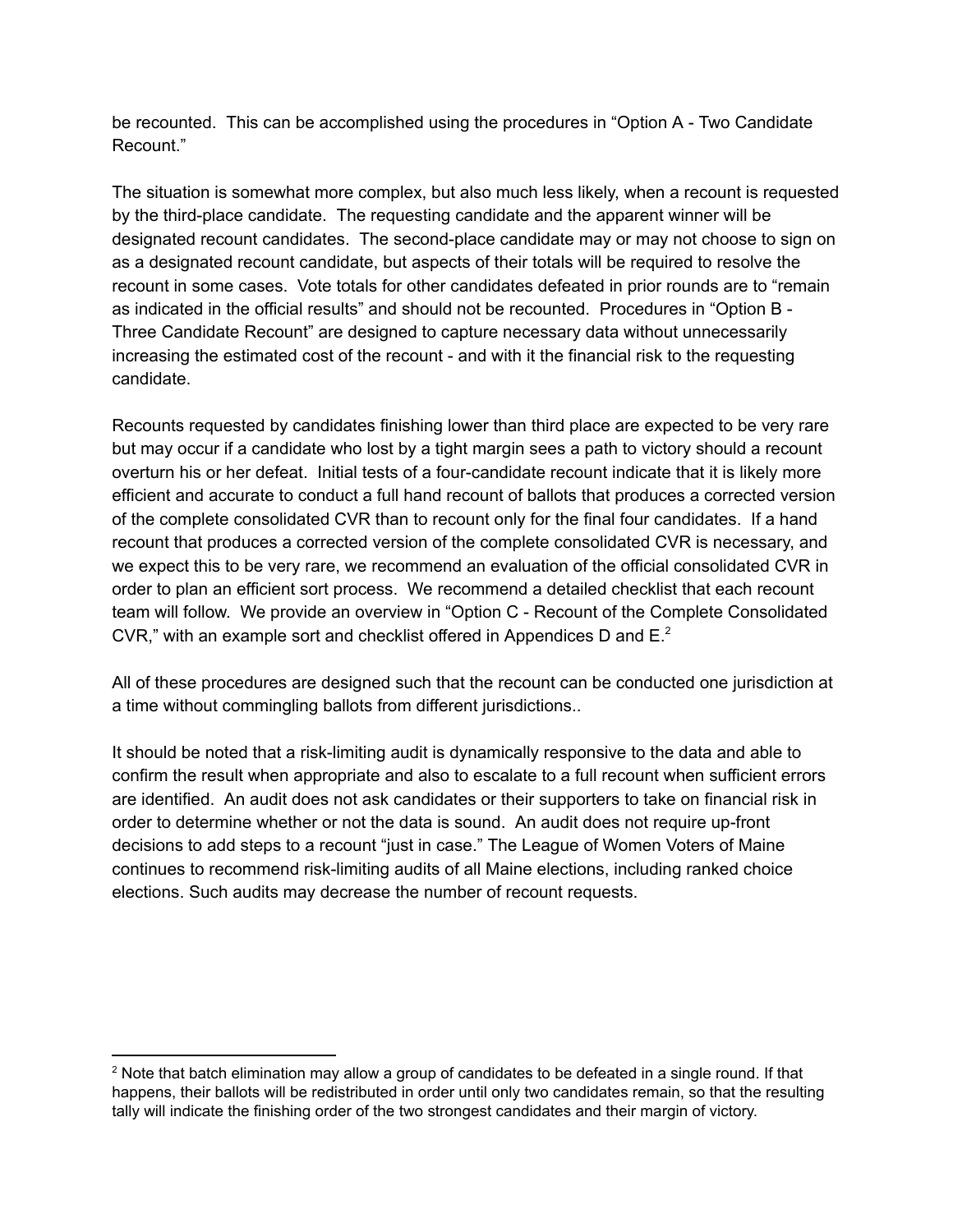**Option A Two Candidate Recount**: If the recount is requested by the second place candidate, we recommend a hand recount only of the final round.

Definition: "Recount Candidate A" refers to the apparent winner. "Recount Candidate B" refers to the requesting candidate.

Definition: "Preferred" refers to a candidate who is ranked higher than the other recount candidate on a specific ballot, but who was not selected first choice.

Note: The recount tabulation form should have separate spaces for "first choice" and "preferred" tallies for each recount candidate with a clear indication that "first choice" and "preferred" will be added together. There should be separate lines for exhausted and disputed ballots. See appendix A.

1. Examine all ballots in the lot for irregularities, including undervotes, overvotes, or duplicate rankings for the same candidate. Clip each irregular ballot to a "Nonconforming Ballot Form" (see Appendix E for an example). Before closing the lot, call for the Recount Supervisor or designated Recount Assistant. The Recount Supervisor or designated Recount Assistant will determine whether the ballot should count for Candidate A, count for Candidate B, or count as exhausted. If the recount team agrees, this rank will be recorded in the Nonconforming Ballot section of the Recount Tally form. If the recount team does not agree, the ballot and the Nonconforming Ballot form should be attached to a Disputed Ballot form and processed under the Disputed Ballot procedure.

2. Sort the conforming ballots into three piles: first choice A, first choice B, no recount candidate selected as first choice. Verify ballots in each stack. Count and record first choice votes.

Rationale: Identifying preference though first choice is a cognitively distinct activity and significantly easier when isolated from other assessments of preference. A separate recording of first choice votes allows verification of first round tallies.

3. Examine the ballots on which no recount candidate was selected as first choice to determine which, if either, of the two recount candidates is preferred. Sort ballots into three piles: prefer A, prefer B, exhausted. Verify ballots in each stack. Count and record preferred votes and exhausted ballots.

Note: Speed and accuracy are improved through the use of a template cut to focus attention on just the lines for candidates in question.

4. Confirm that all ballots in the lot have been accounted for and sign the Recount Tally form.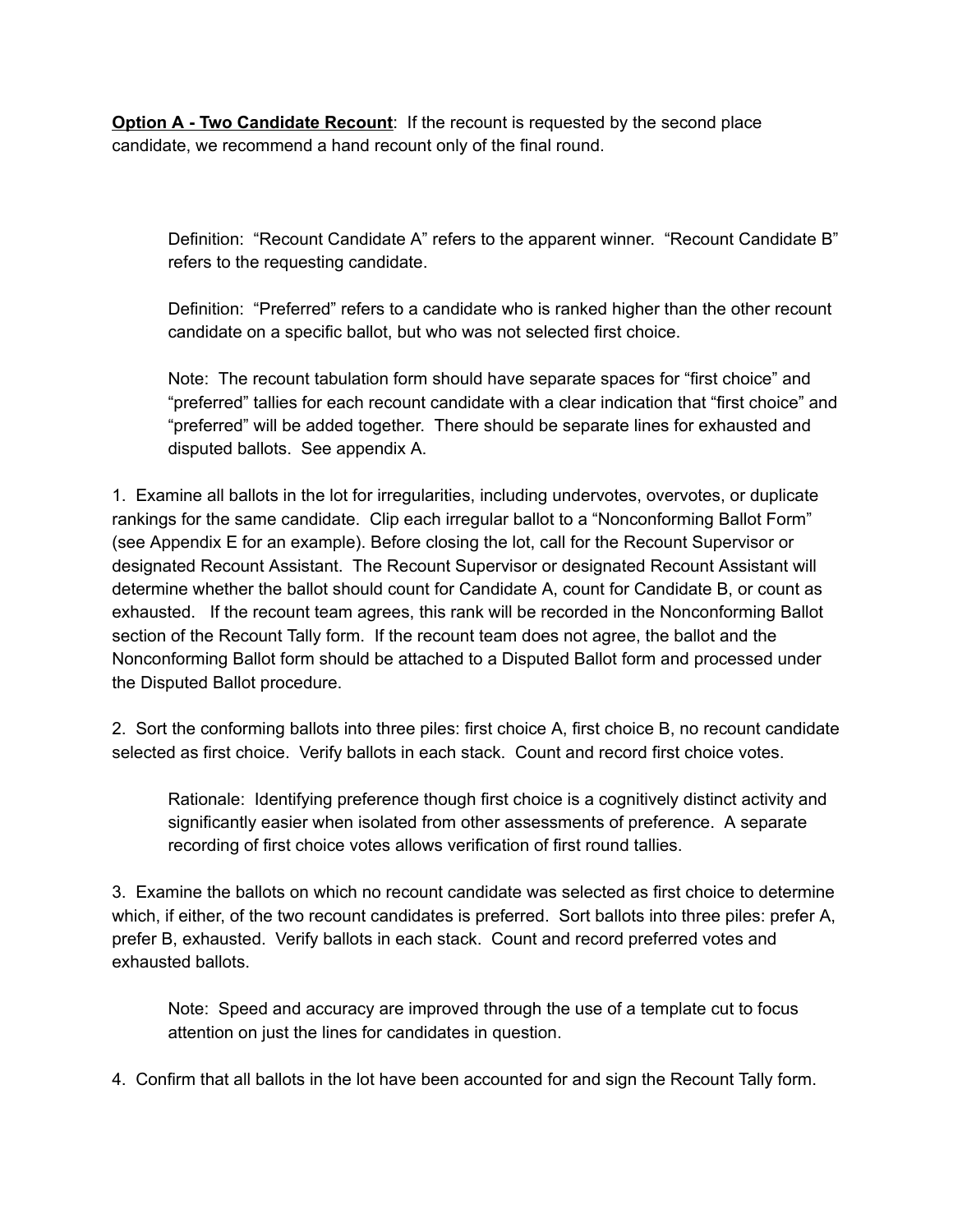**Option B Three candidate recount:** Recounts requested by the candidate in third place will require an analysis of votes cast for the final three candidates. The second place finisher may or may not also be a designated recount candidate.

Definition: Candidates A, B and C refer to the final three candidates in order by descending vote total at the start of the penultimate round. The apparent winner is either Candidate A or B.

In RCV contests, votes are only transferred when a preferred candidate is defeated. An RCV recount will be conducted one jurisdiction at a time and tallied only at the end of the process, so decisions about which information to collect from recounted ballots will need to be made without knowing the order of elimination.

There are three possibilities in a three-candidate recount:

• Candidate C is defeated first; his or her votes are distributed to Candidates A and B.

Note: Recounts rarely overturn election results, so this is the most likely scenario. If the second-place finisher is not a designated recount candidate, the official results will likely stand without reexamining the final round and in this case only, Candidate C could be offered the option of reducing the cost of the recount by skipping Step 6.

- Candidate B is defeated first; his or her votes are distributed to Candidates A and C.
- Candidate A is defeated first; his or her votes are distributed to Candidates B and C.

Note: This is the least likely scenario. Candidates B and C could be offered the option of reducing the cost of the recount by skipping Step 4 and agreeing to accept the distribution of Candidate A's ballots according to the official CVRs in the unlikely event that Candidate A is defeated first.

Definition: "Preferred" refers to a candidate who is ranked higher than other recount candidates on a specific ballot but who was not selected first choice.

Note: The recount tabulation form should have separate spaces for "first choice" and "preferred" for each recount candidate with a clear indication that "first choice" and "preferred" will be added together. There should be separate lines for exhausted and disputed ballots. Tallies for rankings on ballots assigned to each candidate should be recorded separately. See Appendix B.

1. Examine all the ballots in the lot for irregularities, including undervotes, overvotes, or duplicate rankings for the same candidate. Clip each irregular ballot to a "Nonconforming Ballot Form" (see Appendix E for an example). Before closing the lot, call for the Recount Supervisor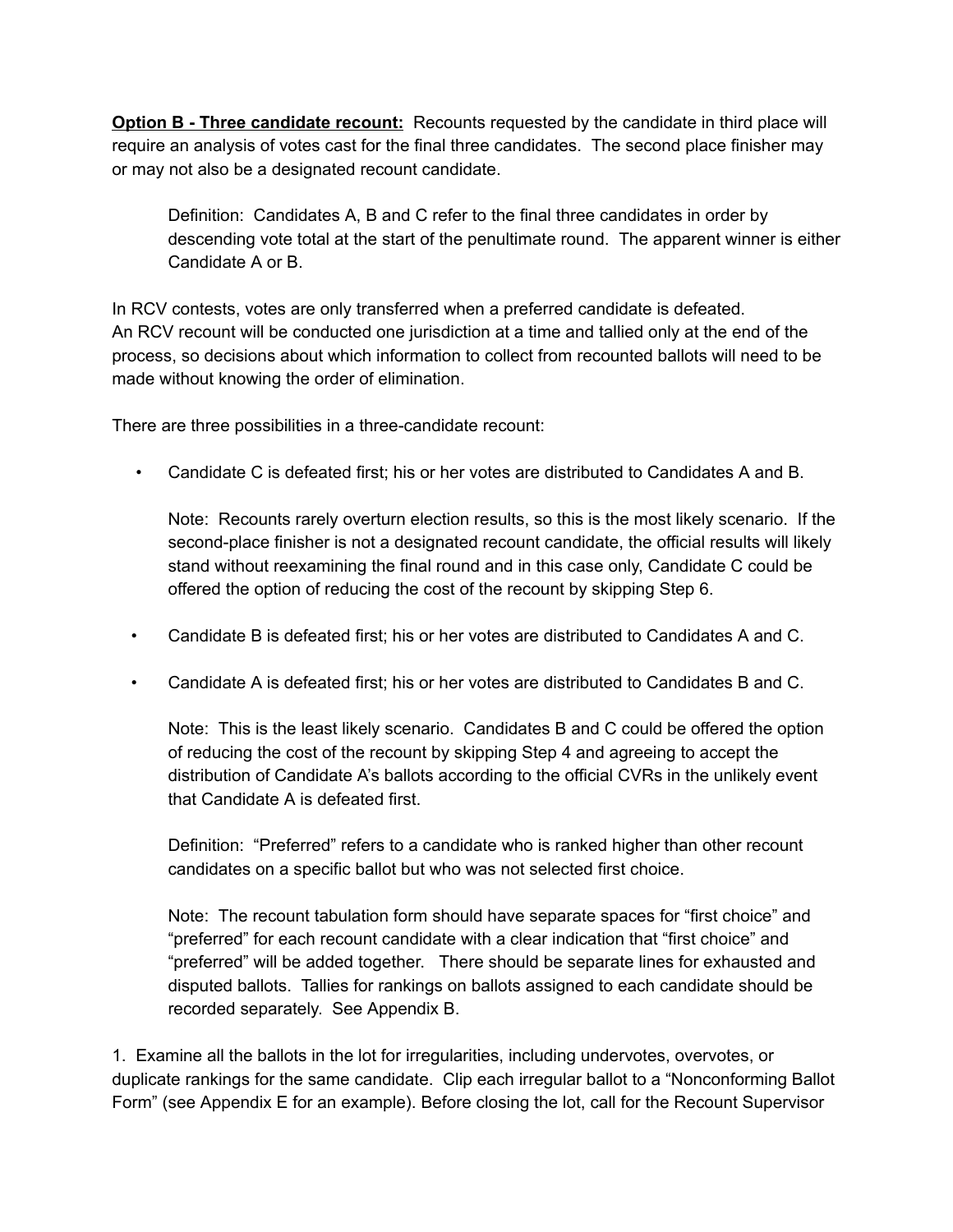or designated Recount Assistant. The Recount Supervisor or designated Recount Assistant will determine the rank pattern of the three recount candidates for the ballot. The If the recount team agrees, this rank will be recorded in the Nonconforming Ballot section of the Recount Tally form. If the recount team does not agree, the ballot and the Nonconforming Ballot form should be attached to a Disputed Ballot form and processed under the Disputed Ballot procedure.

2. Sort the ballots into four piles examining only the first choice column: first choice A, first choice B, first choice C, no recount candidate marked as first choice. Verify ballots in each stack. Count and record first choice ballots. Set first choice ballots aside.

Rationale: Identifying preference though first choice is a cognitively distinct activity and significantly easier when isolated from other assessments of preference. A separate recording of first choice votes allows verification of municipal first round tallies.

3. Examine the ballots with no recount candidate marked as first choice to determine which of the recount candidates, if any, is preferred. Sort ballots into four piles: prefer A, prefer B, prefer C, exhausted ballots. Verify ballots in each stack. Count and record. Confirm that all ballots in the lot are accounted for.

Note: Speed and accuracy are improved through the use of a template cut to focus attention on just the lines for candidates in question.

4. Sort ballots assigned to Candidate A (either by first choice or by preference) based on the relative rank of Candidates B and C:

- Neither B nor C ranked
- Prefer B over C, including B ranked but not C
- Prefer C over B, including C ranked but not B

Note: Speed and accuracy are improved through the use of a template cut to focus attention on just the lines for candidates in question.

Verify ballots in each stack. Count and record tallies. Confirm that the total number of ranked ballots matches the total number of ballots assigned to Candidate A.

5. Sort ballots assigned to Candidate B (either by first choice or by preference) based on the relative rank of Candidates A and C.

- Neither A nor C ranked
- Prefer A over C, including A ranked but not C
- Prefer C over A, including C ranked but not A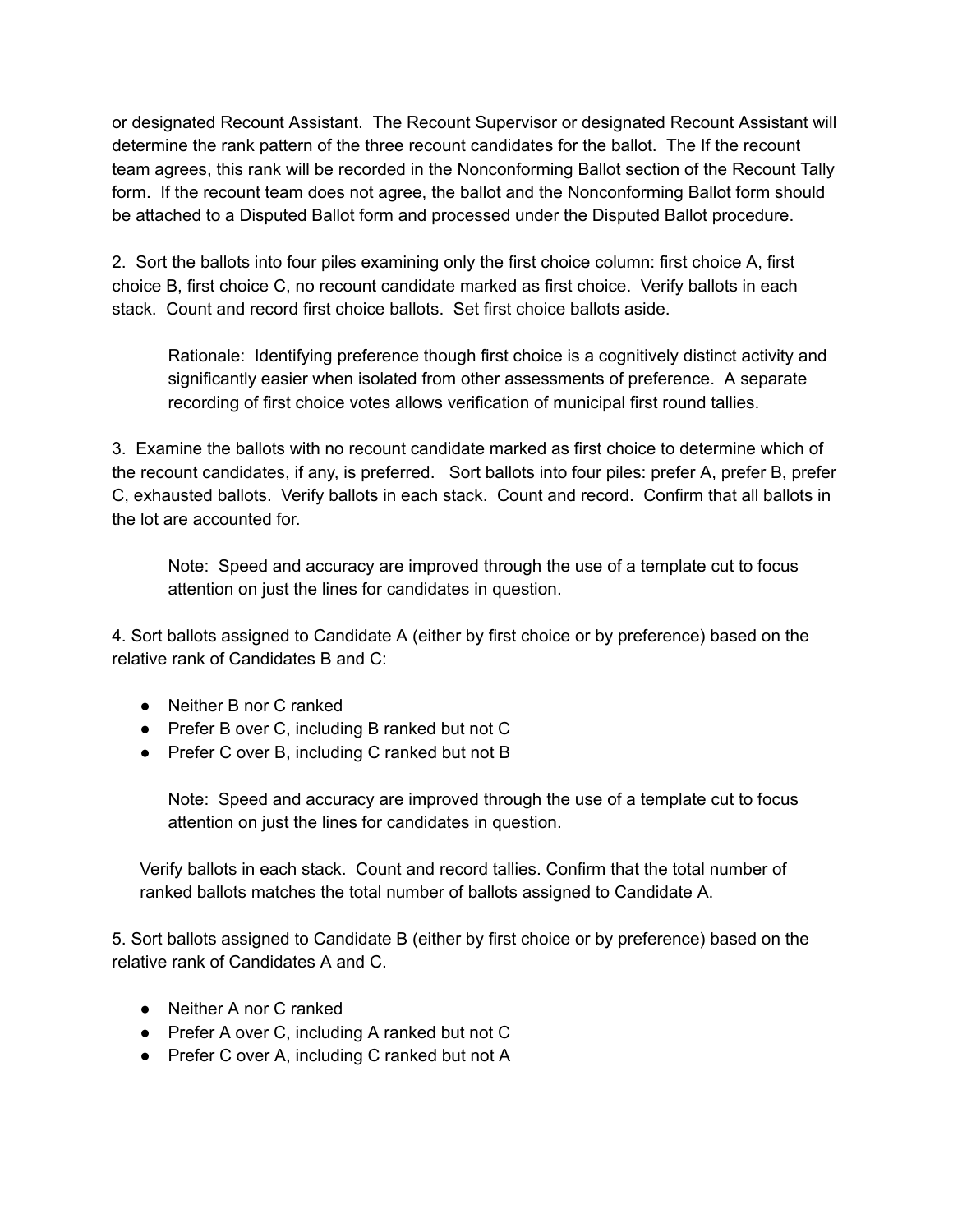Note: Speed and accuracy are improved through the use of a template cut to focus attention on just the lines for candidates in question.

Verify ballots in each stack. Count and record tallies. Confirm that the total number of ranked ballots matches the total number of ballots assigned to Candidate B.

6. Sort ballots assigned to Candidate C (either by first choice or by preference) based on the relative rank of Candidates A and B.

- Neither A nor B ranked
- Prefer A over B, including A ranked but not B
- Prefer B over A, including B ranked by not A

Note: Speed and accuracy are improved through the use of a template cut to focus attention on just the lines for candidates in question.

Verify ballots in each stack. Count and record tallies. Confirm that the total number of ranked ballots matches the total number of ballots assigned to Candidate C.

7. Confirm that all ballots in the lot have been accounted for and sign the Recount Tally form.

**Option C Recount of the Complete Consolidated CVR:** If the recount is requested by any candidate other than one of the top three finishers<sup>3</sup>, we recommend a process to review all the paper ballots and validate the complete consolidated CVR one jurisdiction at a time. Procedures for a full recount should follow general principles, but process details will depend on the number of candidates in the race and the distribution of ranking patterns. We provide here a description of the general principles as well as a sample procedure drawn from a simulated nine candidate race.

Definition: Recount candidates A, B, C, D, etc. refer to all of the candidates in the race in descending order of first choice vote totals.

Definition: "Ranking pattern" refers to the ranked order of candidates on a ballot.

Note: See appendix C for a sample recount tabulation form based on a simulated nine-candidate race. The Recount Tabulation Form should provide a space to record the number of first choice votes for each candidate as well as a list all observed ranking patterns for the race. Observed ranking patterns will vary from one election to the next, and possibly from one jurisdiction to the next, so this form will need to be redesigned for each recount of a complete consolidated CVR. The list should be clustered to guide an

<sup>&</sup>lt;sup>3</sup> Or, if one of the top finishers requests a recount of a prior round as noted above.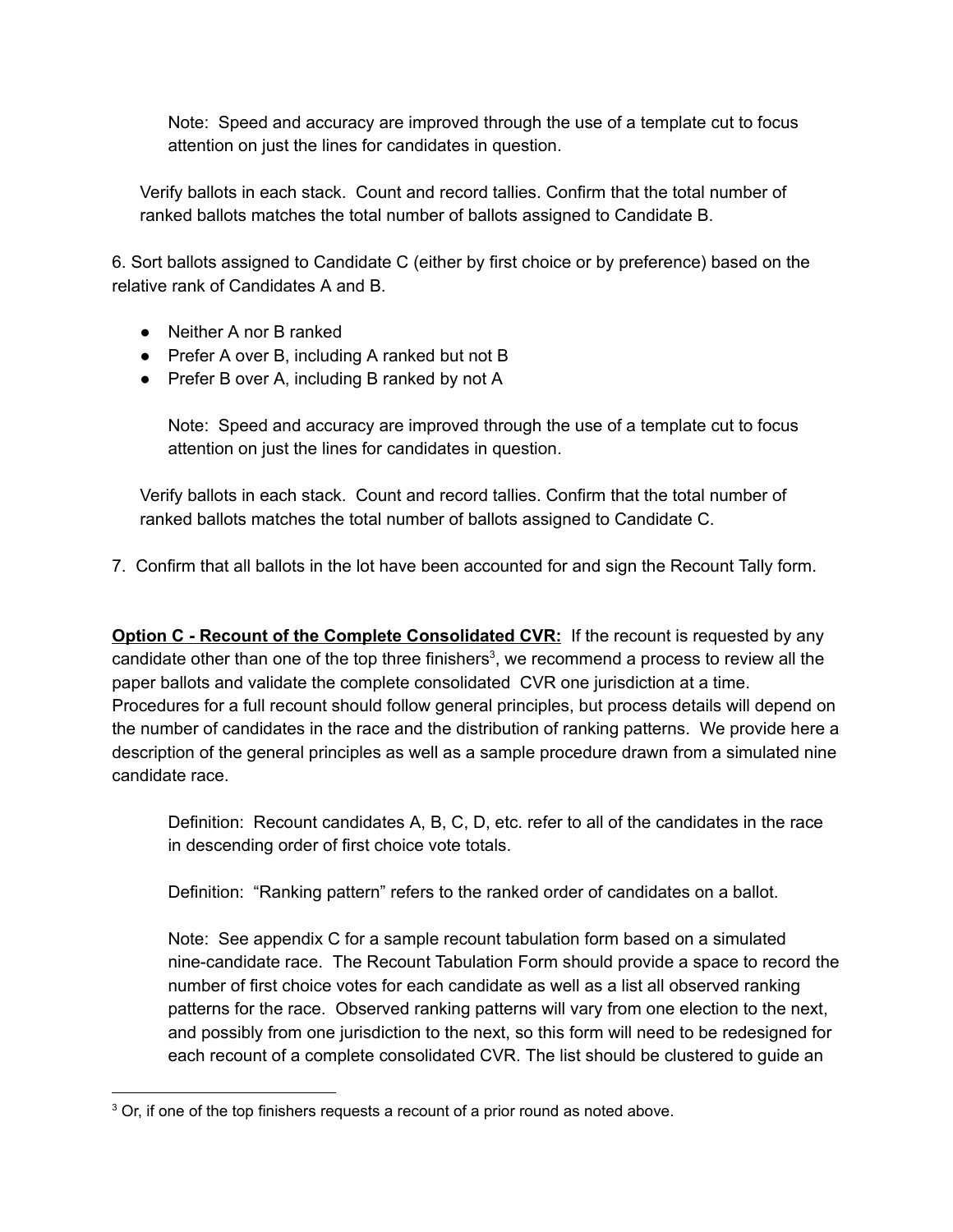efficient sort. If observed ranking patterns differ by jurisdiction, it may be useful to generate observed ranking lists for each jurisdiction independently.

Note: Recount teams should work from a detailed checklist designed to guide an accurate and efficient sort of the ballots. The checklist should be designed to isolate ranking patterns in the order in which they are presented on the Recount Tally Form. See appendix D for a sample checklist based on the simulated ninecandidate race.

Note: Efficiency and accuracy are improved by limiting each sort step to 3 or 4 candidates, setting aside ballots to be sorted in a further phase. In order to limit the number of piles on the table, recount teams should complete tallies for any partially sorted ballots before returning to unsorted ballots. Begin all sorts with the largest groups.

1. Examine all the ballots in the lot for irregularities, including undervotes, overvotes, or duplicate rankings for the same candidate. Clip each irregular ballot to a "Nonconforming Ballot Form" (see Appendix E for an example). Before closing the lot, call for the Recount Supervisor or designated Recount Assistant. The Recount Supervisor or designated Recount Assistant will determine the rank pattern for the ballot. If the recount team agrees, this rank will be recorded in the Nonconforming Ballot section of the Recount Tally form. If the recount team does not agree, the ballot and the Nonconforming Ballot form should be attached to a Disputed Ballot form and processed under the Disputed Ballot procedure.

2. Sort the ballots by first choice for the top three or four candidates. Return all other ballots to the "unsorted" ballots area of the table. Verify ballots in each stack. (DO NOT continue sorting by first choice at this stage. First choice sorts for remaining candidates will resume in step  $5.$ )<sup>4</sup>

Note: The recount table should have marked areas for "unsorted" ballots and "completed" ballots as well as an area to stage partially counted ballots. Postit notes should be supplied to label partially sorted ballots.

Note: Appendices C and D are based on a simulated nine-candidate race, so the first choice sort has been chunked into three batches of three candidates each. A seven candidate sort might be done in two batches, one with three candidates and another with four.

3. Count and record the number ballots marked first choice A. Use the detailed checklist (See appendix D for a sample) to sort down to unique rank patterns. As each pattern is isolated, verify, count, and record tallies on the Recount Tally Form. Once all ballots marked first choice A have been accounted for, these ballots can moved to the 'completed' pile.

<sup>4</sup> Our limited testing indicated that the error rate jumped when more than 3 or 4 piles were active at the same time.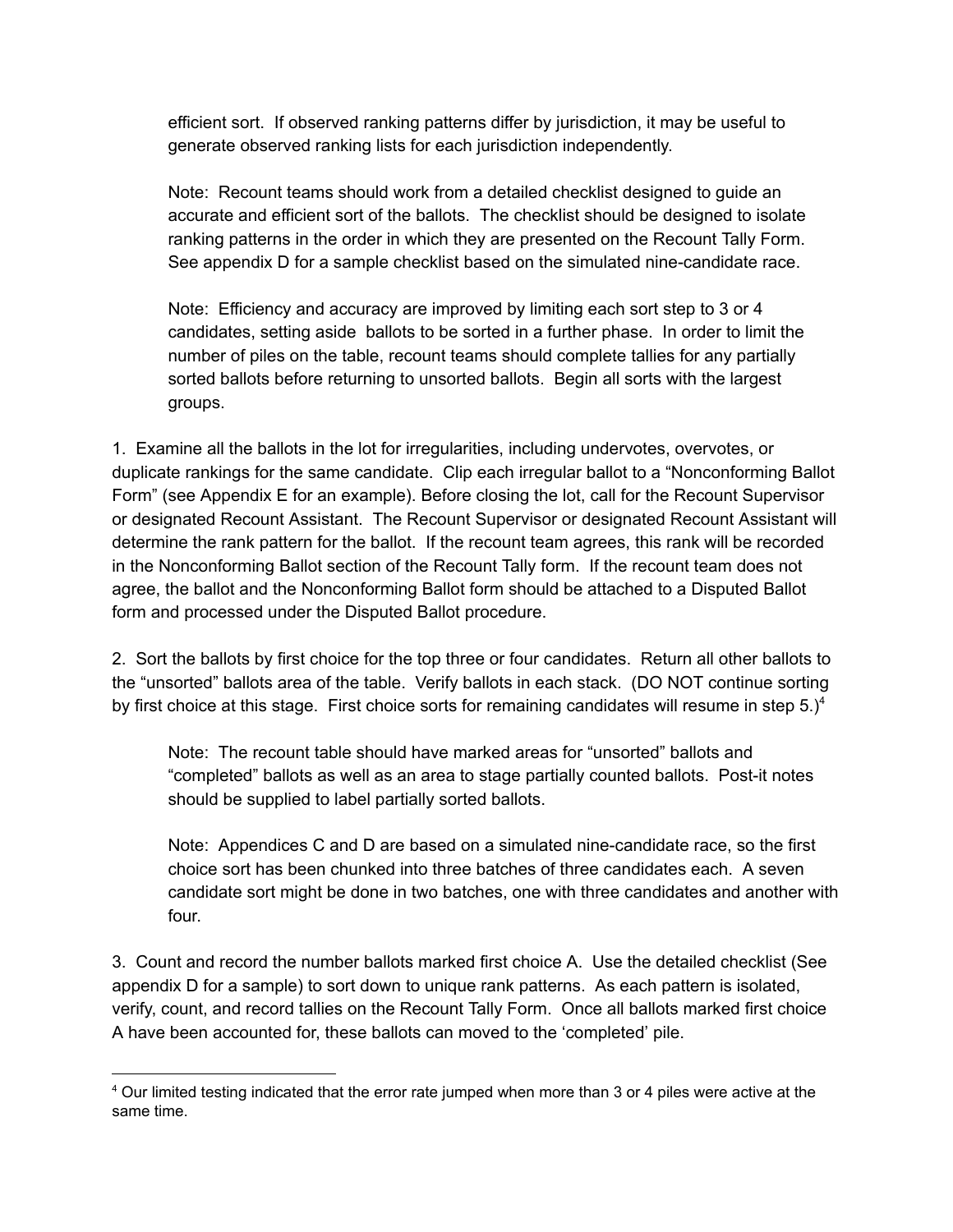Note: If a ballot is later found that matches a pattern which has already been recorded, the recount team should write "+1" next to the previously recorded tally and the ballot added to the 'completed' pile.

Note: A ballot which doesn't match a pattern on the Recount Tally Form should be treated as a nonconforming ballot.<sup>5</sup>

4. Repeat Step 2 for ballots each stack of ballots sorted by first choice.

Note: At this point there should be only two piles on the table; the 'completed' pile and a second with unsorted ballots from Step 1.)

5. Return to the stack of unsorted ballots. Sort by first choice for the next batch of three or four candidates, as directed by the detailed checklist. Repeat Step 2 for ballots marked first choice for each candidate in turn.

6. Continue until all ballots in the lot have been sorted and recorded. Confirm that all ballots in the lot have been accounted for and sign the Recount Tally form.

<sup>&</sup>lt;sup>5</sup> The Recount Tally Form will include all the observed ranking patterns seen on the consolidated CVR from the jurisdiction. If an additional pattern does emerge from the examination of paper ballots, that should be added manually to the Recount Tally Form.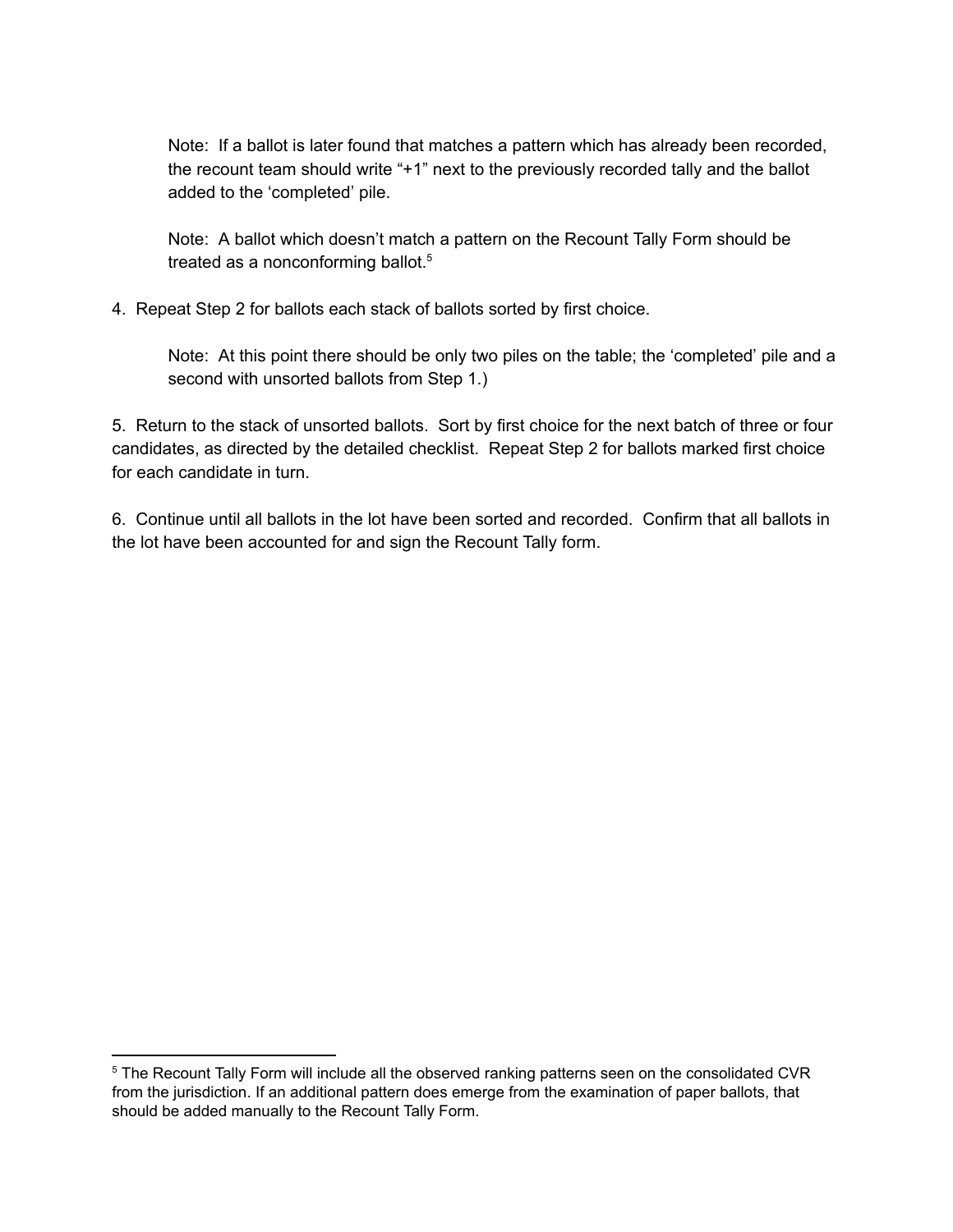**Appendix A**: Sample Recount Form for two candidate recount requested by the second place candidate.

| 1st Choice               | Preferred | Nonconforming                                             | Total |
|--------------------------|-----------|-----------------------------------------------------------|-------|
|                          |           | $\ddot{}$                                                 |       |
| $\ddot{}$                |           | $\ddot{}$                                                 |       |
| <b>Exhausted Ballots</b> |           |                                                           |       |
| <b>Disputed Ballots</b>  |           |                                                           |       |
|                          |           | $\mathbf{H}$ and $\mathbf{H}$ are the set of $\mathbf{H}$ |       |

Lot total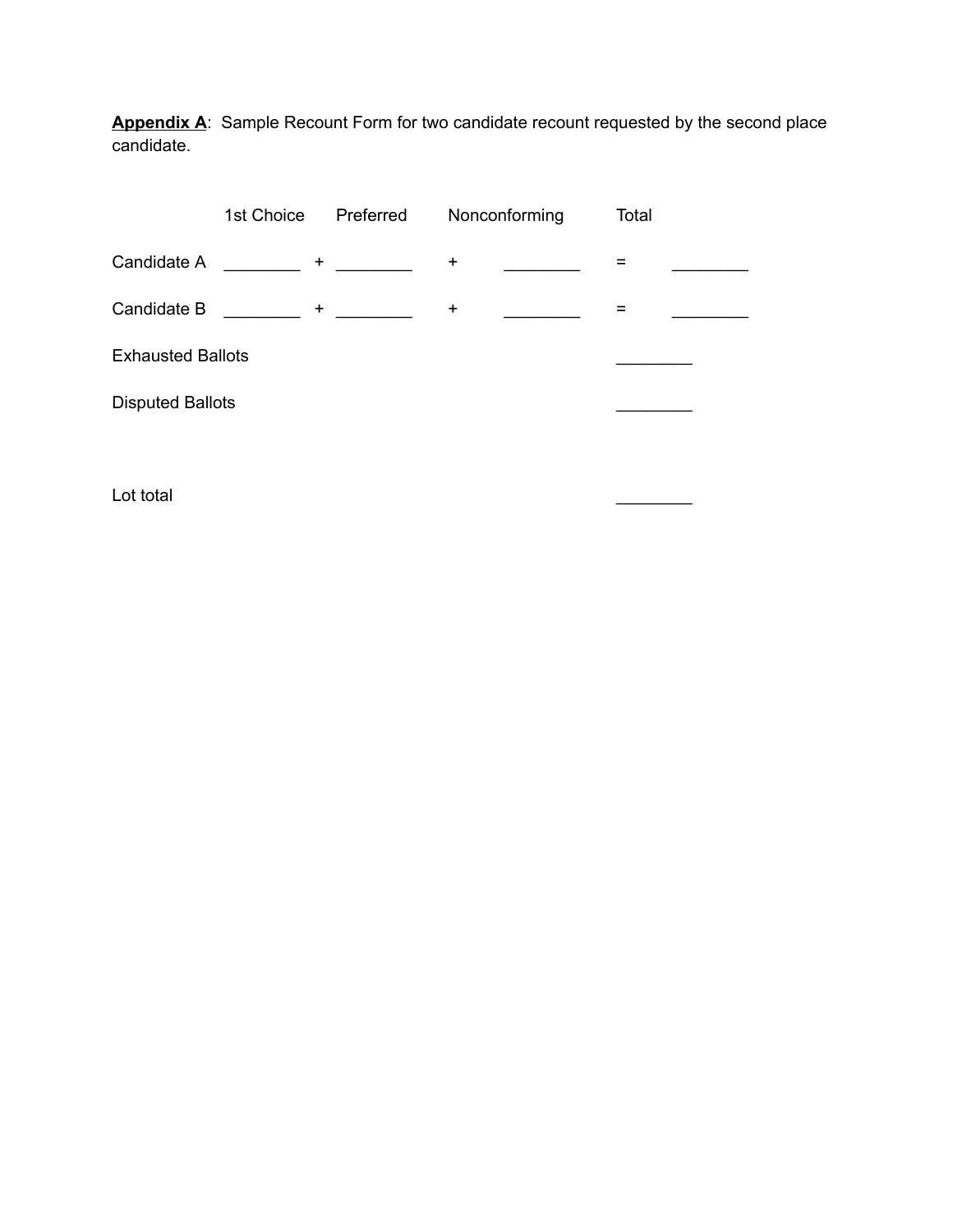|                              | 1st Choice Preferred                                   |  | Total |               |                                                                  |
|------------------------------|--------------------------------------------------------|--|-------|---------------|------------------------------------------------------------------|
|                              | Candidate A __________ + ________ = ________ [A Total] |  |       |               |                                                                  |
|                              | Candidate B _________ + ________ = _______ [B Total]   |  |       |               |                                                                  |
|                              | Candidate C _________ + _______ = _______ [C total]    |  |       |               |                                                                  |
| Nonconforming ballots        |                                                        |  |       |               |                                                                  |
| <b>Exhausted Ballots</b>     |                                                        |  |       |               |                                                                  |
| <b>Disputed Ballots</b>      |                                                        |  |       |               |                                                                  |
|                              |                                                        |  |       |               |                                                                  |
| Lot total                    |                                                        |  |       |               |                                                                  |
|                              |                                                        |  |       |               |                                                                  |
| <b>Nonconforming Ballots</b> |                                                        |  |       |               | Rankings for ballots assigned to A                               |
|                              |                                                        |  | A X   |               |                                                                  |
|                              |                                                        |  | AB    |               |                                                                  |
|                              |                                                        |  | A C   |               |                                                                  |
|                              |                                                        |  |       |               |                                                                  |
|                              |                                                        |  | Total |               | [Should match "A Total"]                                         |
|                              | Rankings for ballots assigned to B                     |  |       |               | Rankings for ballots assigned to C                               |
| B X                          |                                                        |  | C X   |               |                                                                  |
| B A                          |                                                        |  | C A   | $\frac{1}{2}$ |                                                                  |
| B <sub>C</sub>               |                                                        |  | $C$ B |               |                                                                  |
|                              |                                                        |  |       |               |                                                                  |
| Total                        |                                                        |  |       |               | [Should match "B Total"] Total ________ [Should match "C Total"] |

**Appendix B**: Sample Recount Form for three candidate recount.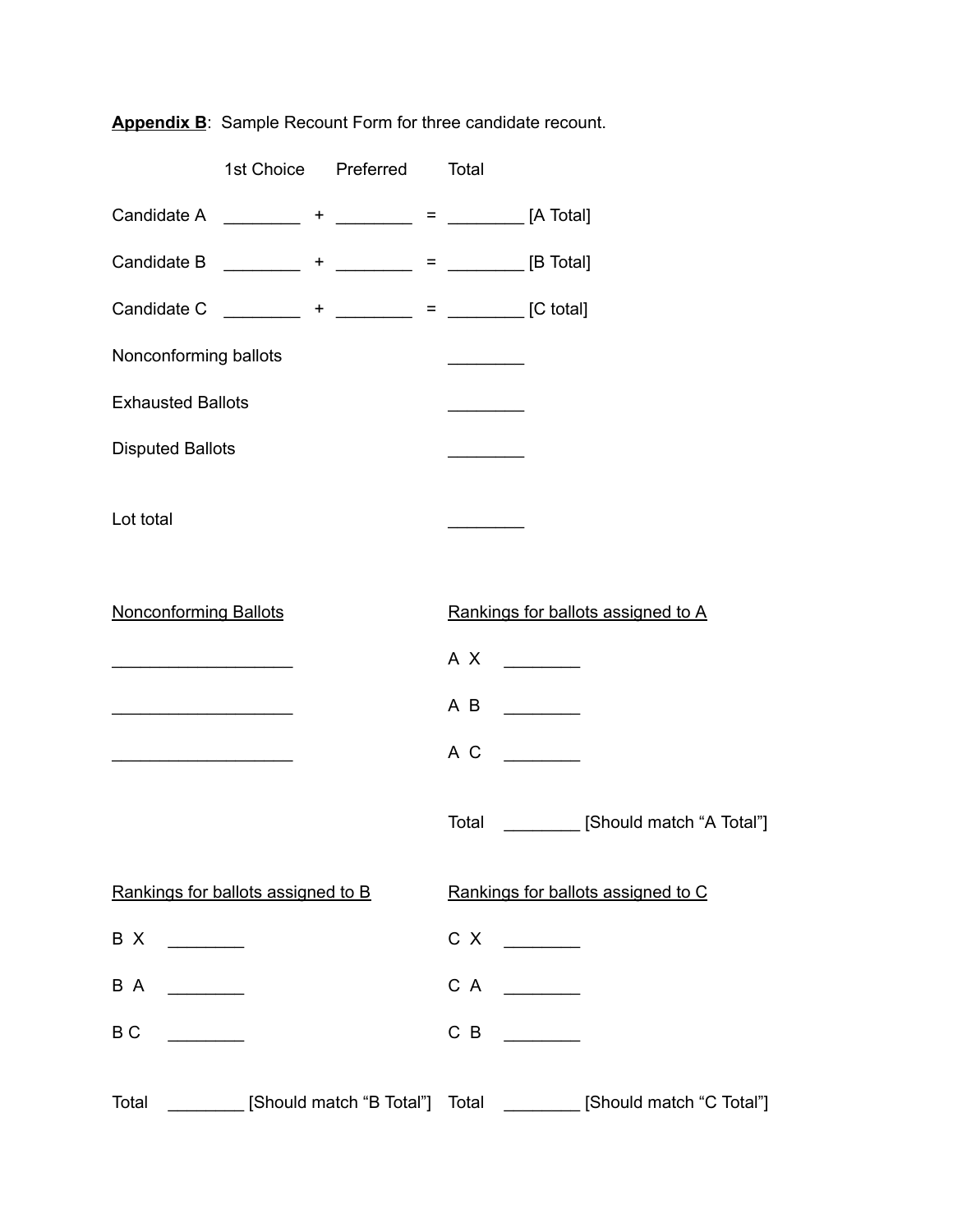**Appendix C**: Sample Recount Tabulation Form, recount requested by a candidate eliminated prior to the penultimate round. This sample recount tabulation form on the next page is based on a simulated data set for a 9 candidate race. Only patterns observed in the consolidated CVR should be listed on the Recount Form. For example, in this simulated race Candidates A, E and H are similar -- voters who ranked one of them first invariably ranked one of the others second and third. Candidate A was very different from Candidates B & C. Patterns which begin A, B or A, C were not observed and are not listed on the form.

| First Choice Candidate A        |  |
|---------------------------------|--|
| First Choice Candidate B        |  |
| First Choice Candidate C        |  |
| First Choice Candidate D        |  |
| First Choice Candidate E        |  |
| First Choice Candidate F        |  |
| <b>First Choice Candidate G</b> |  |
| First Choice Candidate H        |  |
| First Choice Candidate I        |  |
| Nonconforming Ballots           |  |
| Blank Ballots                   |  |
| <b>Disputed Ballots</b>         |  |
|                                 |  |
| Lot total                       |  |
|                                 |  |

Patterns assigned to all nonconforming ballots should be recorded here and NOT added to pattern tallies on the reverse of this form. The number of patterns listed here should match the number of nonconforming ballots above:

| Ballot number: Pattern: |
|-------------------------|
|                         |
|                         |
|                         |
|                         |
|                         |
|                         |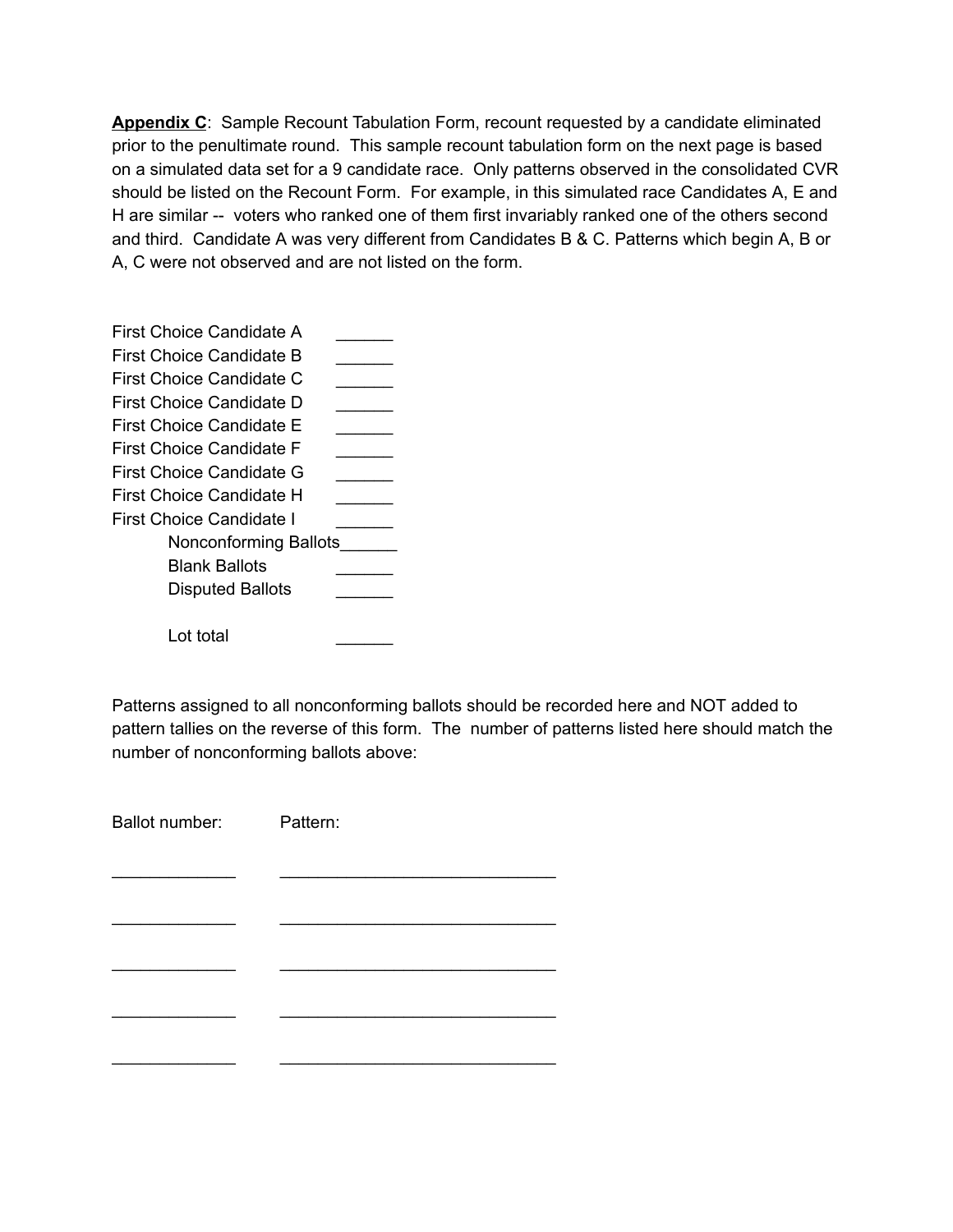Patterns identified in the official tabulation are listed here. Ballots that do not match one of these patterns should be treated as nonconforming ballots. Ballots which match one of these patterns, but are recorded on a Nonconforming Ballot Form should NOT be tallied here and instead should be listed "Patterns assigned to nonconforming ballots" section on the front of this form.

| Α         | $\, {\bf B}$                 | $\mathbb D$               |
|-----------|------------------------------|---------------------------|
| A E       | B C                          | D<br>A                    |
| A E D H I | B C F G                      | A E D H I<br>$\mathbb{D}$ |
| AEDIH     | B C G F                      | D C                       |
| A E H I   | $C$ D<br>F G<br>$\mathbf{B}$ | D C F B G                 |
| A E I H   | CDGF<br>B                    | B C F G<br>D              |
| A H       | B F C D G                    |                           |
| A H E I D | B G C F                      | Ε                         |
| A H D E   |                              | E A                       |
| AHIDE     | $\mathsf C$                  | E A D H                   |
| A I       | $C$ B                        | E H A I                   |
| A I E H D | C B F G                      |                           |
| A I H E   | C B G F                      | F B C G                   |
| A I D H E | $C$ B<br>D F G               | F C B G D                 |
| A I D E H | CBDGF                        |                           |
|           | $\cal C$ $\cal F$<br>B G     | GBCFD                     |
|           | G B F D<br>C                 | G C B D F                 |
|           |                              |                           |
|           |                              | H A C E                   |
|           |                              | HAIED                     |
|           |                              |                           |
|           |                              | I H A D E                 |
|           |                              |                           |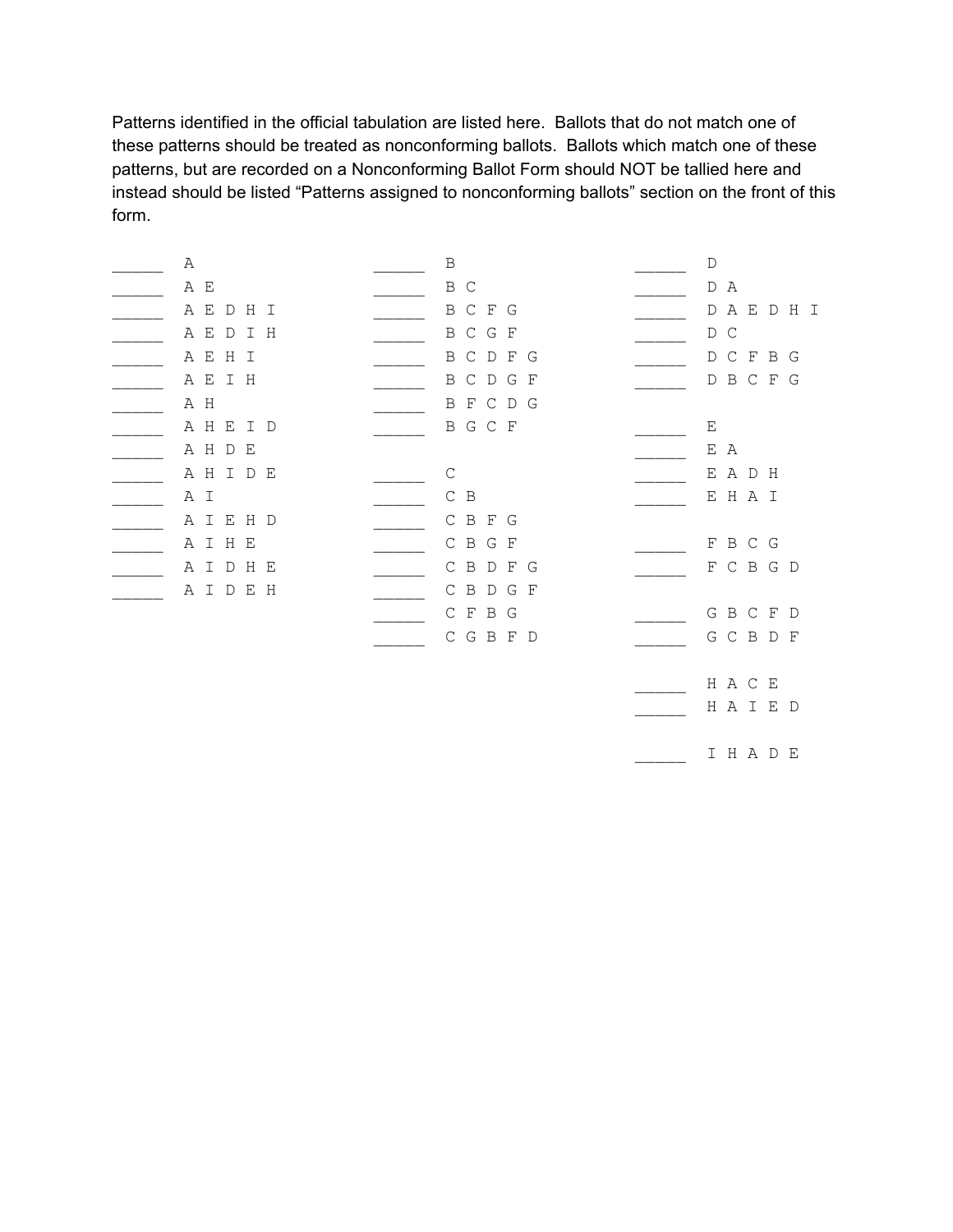**Appendix D**: A partial sample checklist for a recount requested in a round with more than three candidates in a nine-candidate field. This sample checklist is based on the patterns listed for the sample dataset in Appendix C and serves as a guide for developing an appropriate checklist for a given race

Check off each step as completed:

Note: The recount table should have marked areas for "unsorted" ballots, "completed ballots" and "partially sorted ballots" as well as a working area for active ballots.

Note: If a ballot is found with a pattern not listed on the recount form, fill out a Nonconforming Ballot Form and alert the Recount Supervisor. Cross through any affected tally and reduce by 1.

\_\_\_\_ 1. Examine all ballots in the lot for irregularities, including undervotes, overvotes, or duplicate rankings for the same candidate.

> Clip each irregular ballot to a "Nonconforming Ballot Form". Alert the Recount Supervisor.

- 2. Four pile sort by marked first choice: Candidate A, Candidate B, Candidate C, other.
- \_\_\_\_ 3. Move unsorted ballots to the area of the table reserved for "unsorted" ballots.
- \_\_\_\_ 4. Use a postit note to label ballots marked "first choice B" and "first choice C". Move them to the "partially sorted" area.
- 5. Sort ballots marked "first choice A" by second choice. Four pile sort: No second choice, A/E, A/H, A/I.
- \_\_\_\_ 6. Verify, count and record ballots with no marked second choice. Stack in "completed" area.
	- 7. Use a post-it note to label ballots ranked A/H and A/I. Move them to the "partially sorted" area.
	- 8. Sort ballots ranked A/E by third choice. Four pile sort: No third choice, A/E/D, A/E/H, A/E/I.
	- \_\_\_\_ 9. Verify, count and record ballots with no recorded third choice. Stack in "completed" area.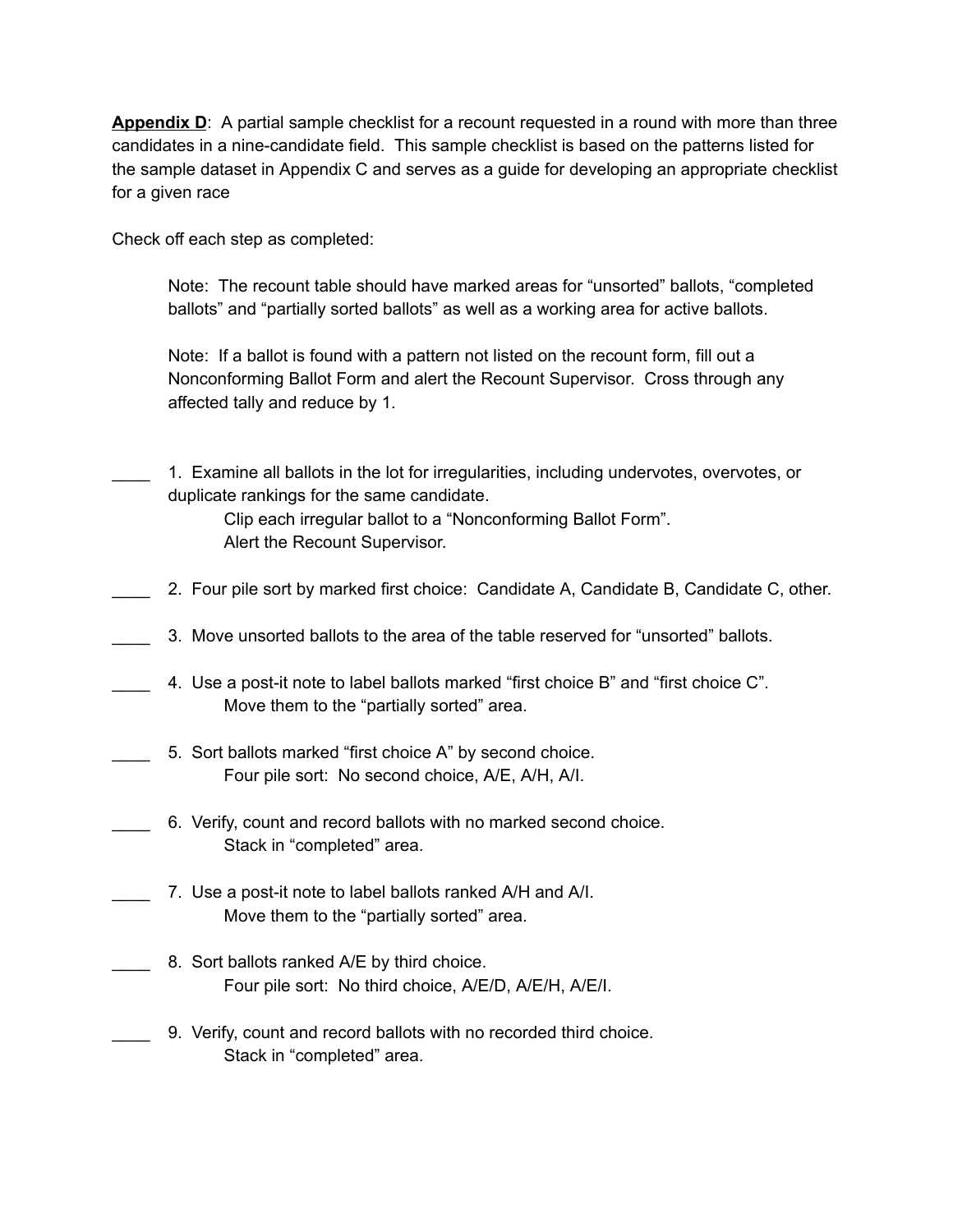| rankings.                                          | 10. Check that all ballots sorted A/E/H list Candidate I as fourth choice with no further    |
|----------------------------------------------------|----------------------------------------------------------------------------------------------|
|                                                    | Verify, count and record. Stack in "completed" area.                                         |
| rankings.                                          | 11. Check that all ballots marked A/E/I list Candidate H as fourth choice with no further    |
|                                                    | Verify, count and record. Stack in "completed" area.                                         |
|                                                    | 12. Sort ballots marked A/E/D by fourth choice. Two pile sort: A/E/D/H, A/E/D/I              |
| rankings.                                          | 13. Check that all ballots sorted A/E/D/H list Candidate I as fifth choice with no further   |
|                                                    | Verify, count and record. Stack in "completed" area.                                         |
| rankings.                                          | 14. Check that all ballots sorted A/E/D/I list Candidate H as a fifth choice with no further |
|                                                    | Verify, count and record. Stack in "completed" area.                                         |
| (Detailed steps.)                                  | Bring ballots marked A/H from the "partially sorted" area.                                   |
| existing tally or complete a disputed ballot form. | The working area should be clear. Examine any remaining ballots and either record, add to an |
|                                                    | Bring ballots marked A/I from the "partially sorted" area.                                   |
| (Detailed steps)                                   |                                                                                              |
| existing tally or complete a disputed ballot form. | The working area should be clear. Examine any remaining ballots and either record, add to an |
|                                                    |                                                                                              |

Bring ballots marked "first choice B" from the "partially sorted" area.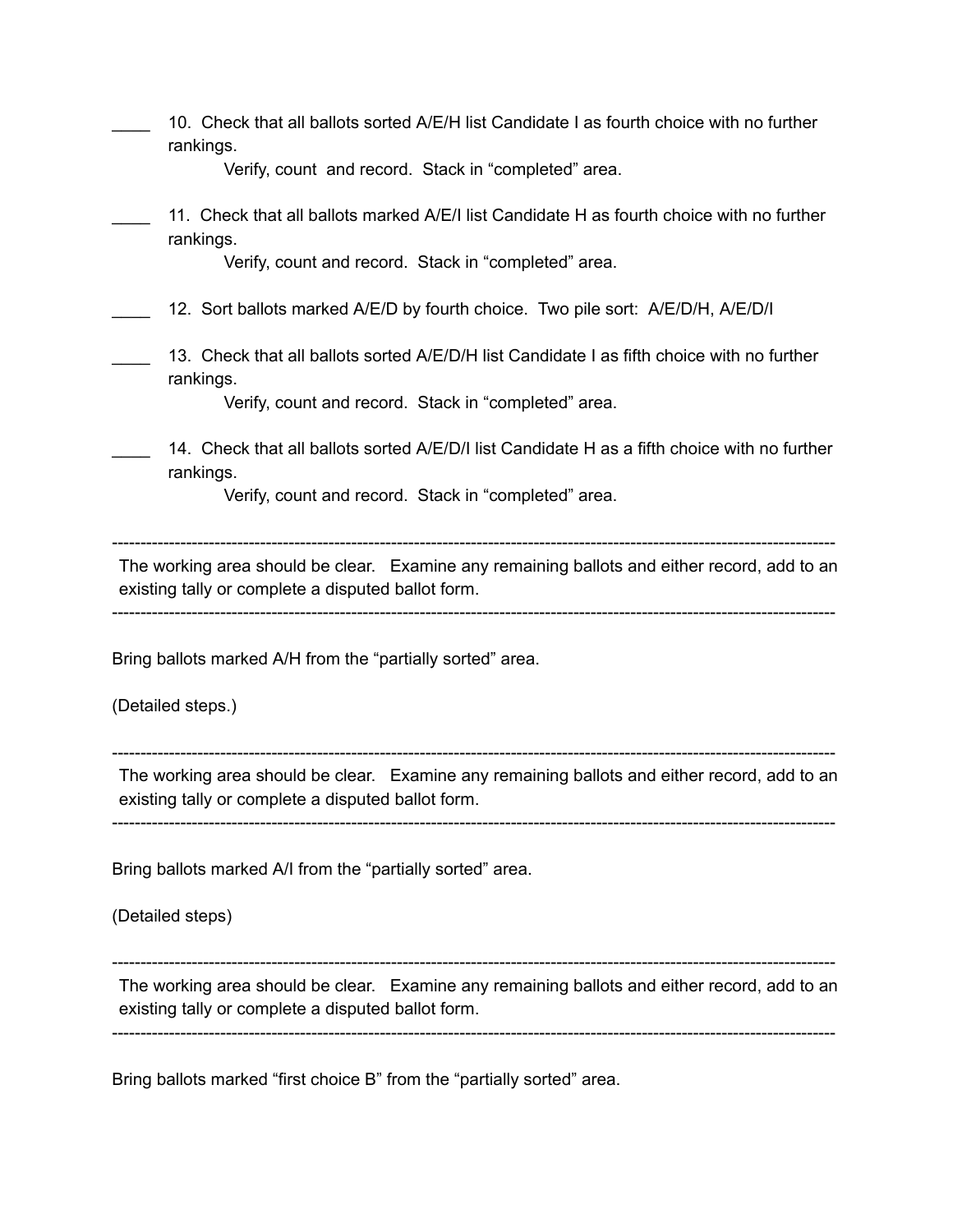(Detailed steps - clear working area notation as appropriate.)

Bring ballots marked "first choice C" from the "partially sorted" area.

(Detailed steps - clear working area notation as appropriate.)

Both the working area and the "partially sorted" area should be clear. Examine any remaining ballots and either record, add to an existing tally or complete a disputed ballot form.

Bring ballots from the "unsorted" area. Four pile sort: Candidate D, Candidate E, Candidate F, other.

(Detailed steps - clear working area notation as appropriate.)

Both the working area and the "partially sorted" area should be clear. Examine any remaining ballots and either record, add to an existing tally or complete a disputed ballot form.

Bring ballots from the "unsorted" area.

Five pile sort: Candidate G, Candidate H, Candidate I, blank, other.

Any ballots in the "other" pile are either missorted or have an unlisted pattern. Examine each ballot and either record, add to an existing tally or complete a disputed ballot form.

Count and record blank ballots.

(Detailed steps - clear working area notation as appropriate.)

 All undisputed ballots from the lot should be in the "completed" pile.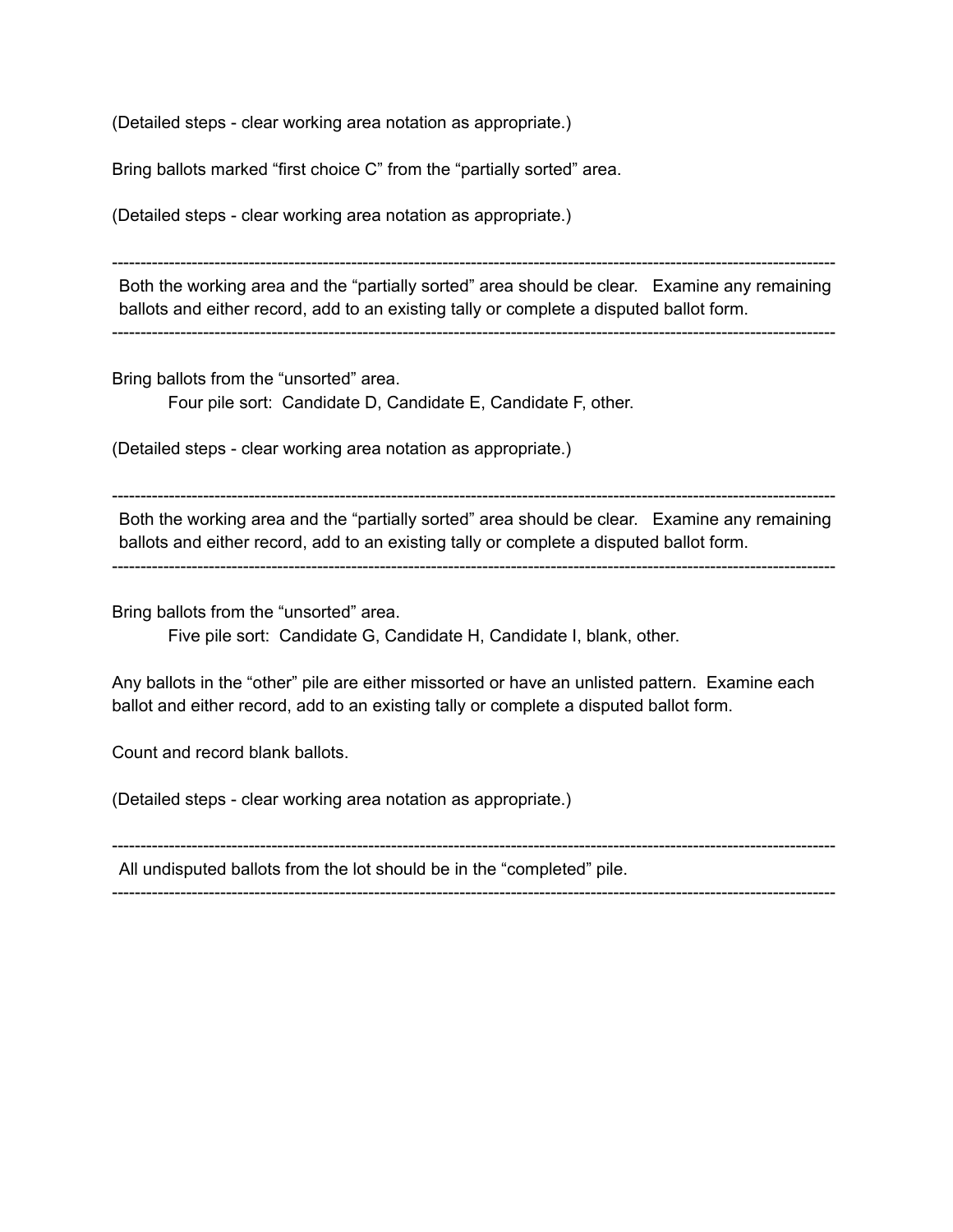## **Appendix E**: Nonconforming Ballot Form

Each nonconforming ballot should be given a unique ballot number, which should be recorded on this form and written on the front of the ballot. The Nonconforming Ballot Form should be completed and signed by the Recount Supervisor or an identified Recount Assistant.

If the recount team agrees with the pattern identified by the Recount Supervisor or Recount Assistant, the recount team should sign the Nonconforming Ballot Form, list the pattern on the in the Recount Tally form in the section marked for nonconforming ballots and attach the Nonconforming Ballot Form to the Recount Tally Form.

If the recount team does not agree with the pattern identified by the Recount Supervisor or Recount Assistant, attach the ballot and the Nonconforming Ballot Form to a Disputed Ballot form and proceed with the Disputed Ballot procedure.

Ballot number:

This ballot includes a(n):

 $\_\_$  Overvote at rank(s)  $\_\_$ 

Note: An overvote invalidates the overvoted rankings and all subsequent rankings marked for that contest on the ballot.

\_ Single undervote at rank(s) \_\_\_\_\_

Note: "A single skipped ranking is ignored, and the subsequent ranking is counted in the current round, as long as that ranking is for a continuing candidate."

\_\_\_\_\_ Consecutive undervotes at ranks \_\_\_\_\_

Note: When a voter does not mark (i.e., skips or leaves blank) two or more consecutive rankings, then anythe ballot is deemed exhausted for that contest, and no subsequent candidate rankings marked on that ballot are ignoredcounted.

\_\_\_\_\_ Duplicate ranks for the same candidate

Note: If a voter marks a duplicate ranking for one candidate and ranks no other candidates, then the ballot will be counted for the highest ranking of that candidate. If the candidate with the duplicate ranking is defeated and is the only candidate that has been ranked on the ballot, the ballot is deemed exhausted for that contest and no subsequent candidate rankings marked on that ballot are counted. If a voter marks a duplicate ranking for one candidate but also ranks other candidates, and if the candidate with the